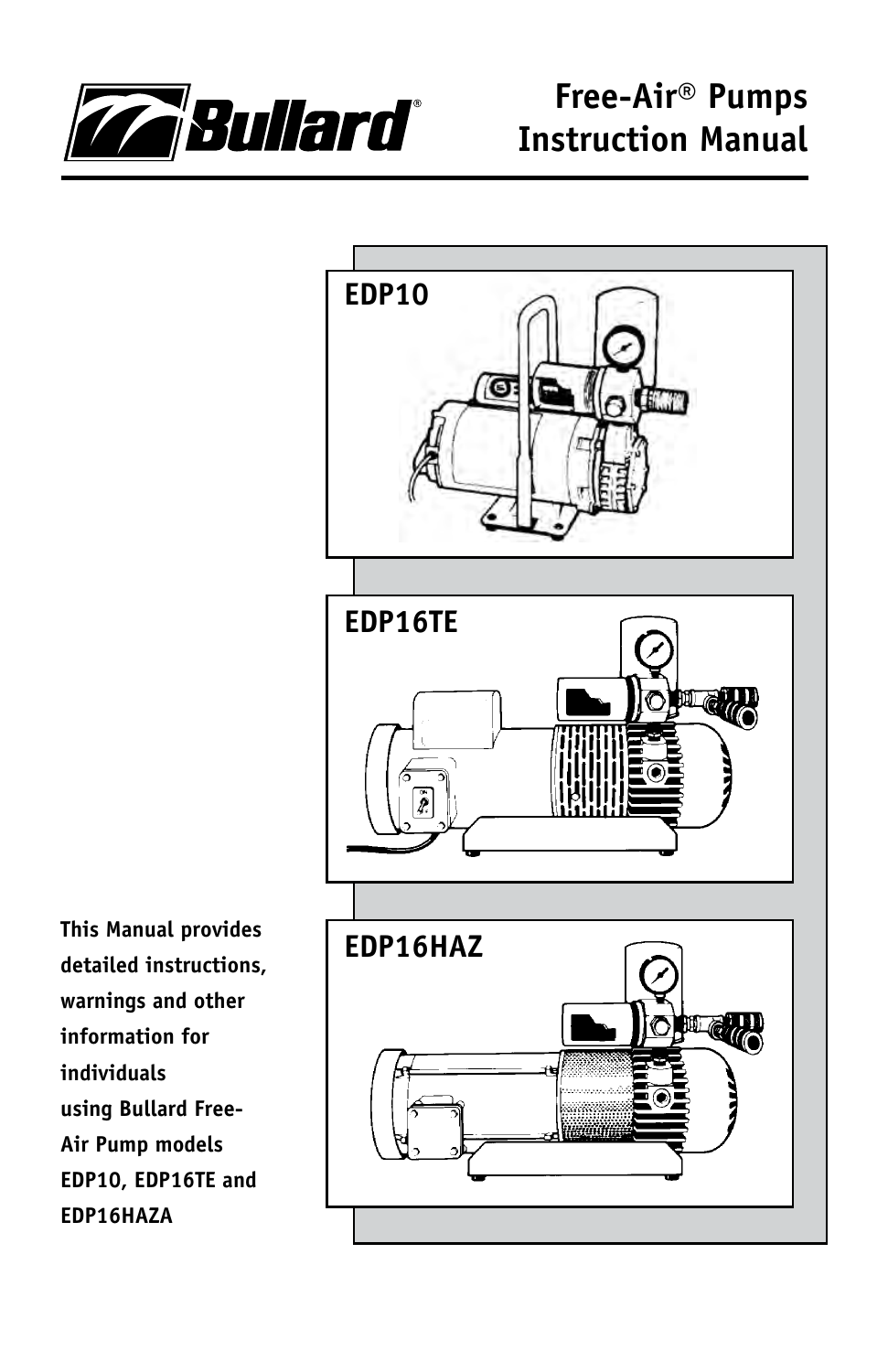

## **TABLE OF CONTENTS**

| ASSEMBLING THE FREE-AIR PUMP |  |
|------------------------------|--|
|                              |  |
|                              |  |
|                              |  |
|                              |  |
|                              |  |
|                              |  |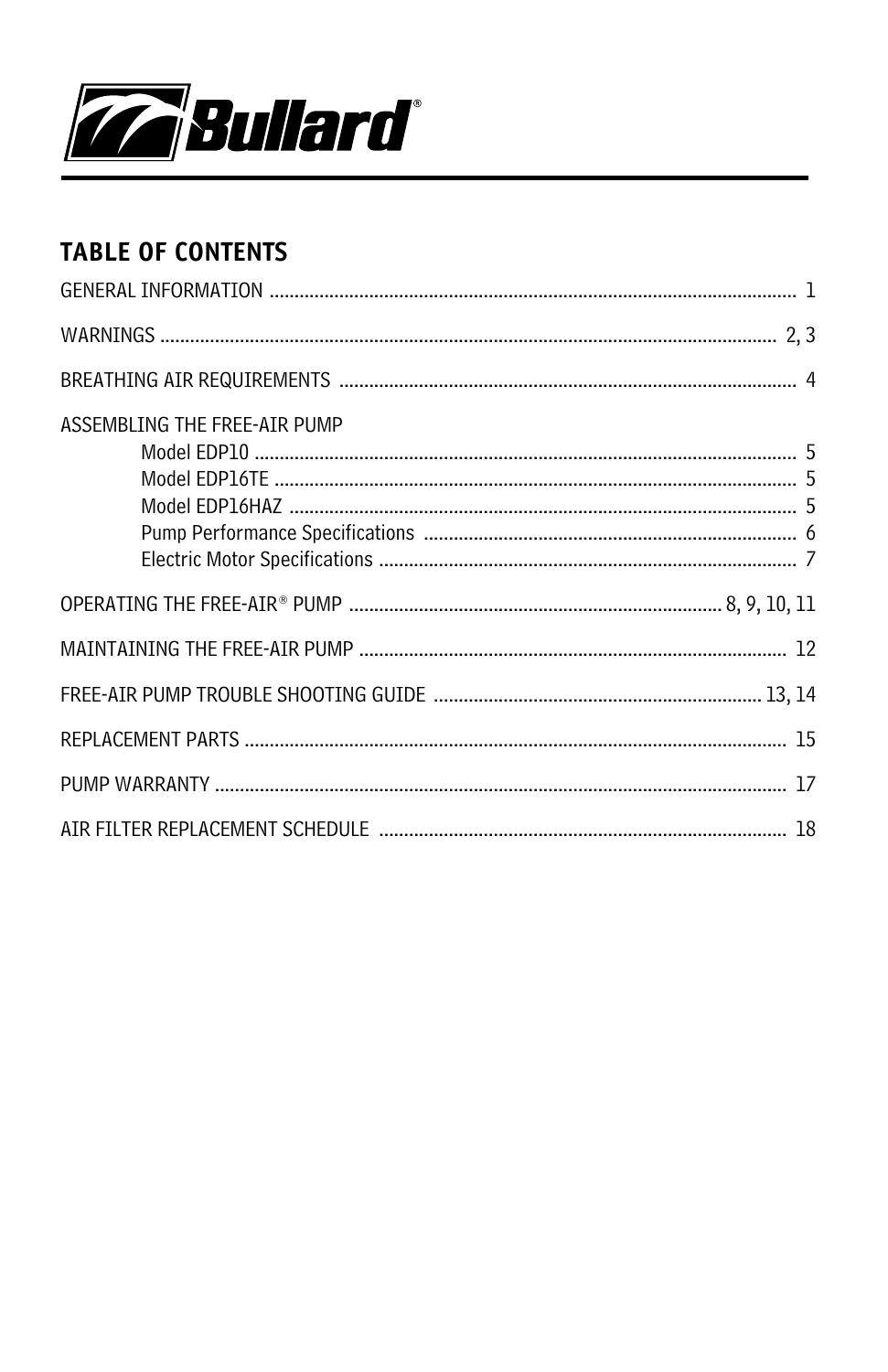## **GENERAL INFORMATION**

Bullard Free-Air® pumps transfer ambient air from a clean air location, where breathable air can be assured at all times, to workers wearing Type C or CE continuous- flow supplied-air respirator hoods or tight fitting half or full face masks.

The ambient air is filtered through a medium efficiency inlet air filter and a Carbofine outlet filter before entering the respirator's air supply hose.

Bullard Free-Air pumps are oil-less and have rotary carbon vanes. They produce no carbon monoxide, oil vapors, oil mist or moisture. They do not require expensive carbon monoxide monitors, high temperature alarms or airline filters. No calibration is required.

The pumps will supply air to one, two or three workers depending on the pump model and style of respirator(s) being used. The chart below describes the pump model, the number of respirators each unit will supply and its maximum outlet pressure.

| PUMP SPECIFICATION TABLE         |            |                   |                                 |
|----------------------------------|------------|-------------------|---------------------------------|
| Maximum<br>Number of Respirators |            |                   |                                 |
| Pump Model No.                   | Hood Style | Full or Half-Mask | Maximum Outlet<br>Air Pressure* |
| EDP10                            | One        | Two               | 15 psig (103 kPa)**             |
| EDP16TE                          | Two        | Three             | 15 psig (103 kPa)               |
| EDP16HAZ                         | Two        | Three             | 15 psig (103 kPa)               |

\* USE ONLY SUPPLIED-AIR RESPIRATORS THAT ARE APPROVED BY MSHA/NIOSH TO OPERATE AT LESS THAN 15 PSIG (103 kPa).

\*\*To convert kPa to bar, divide kPa by 100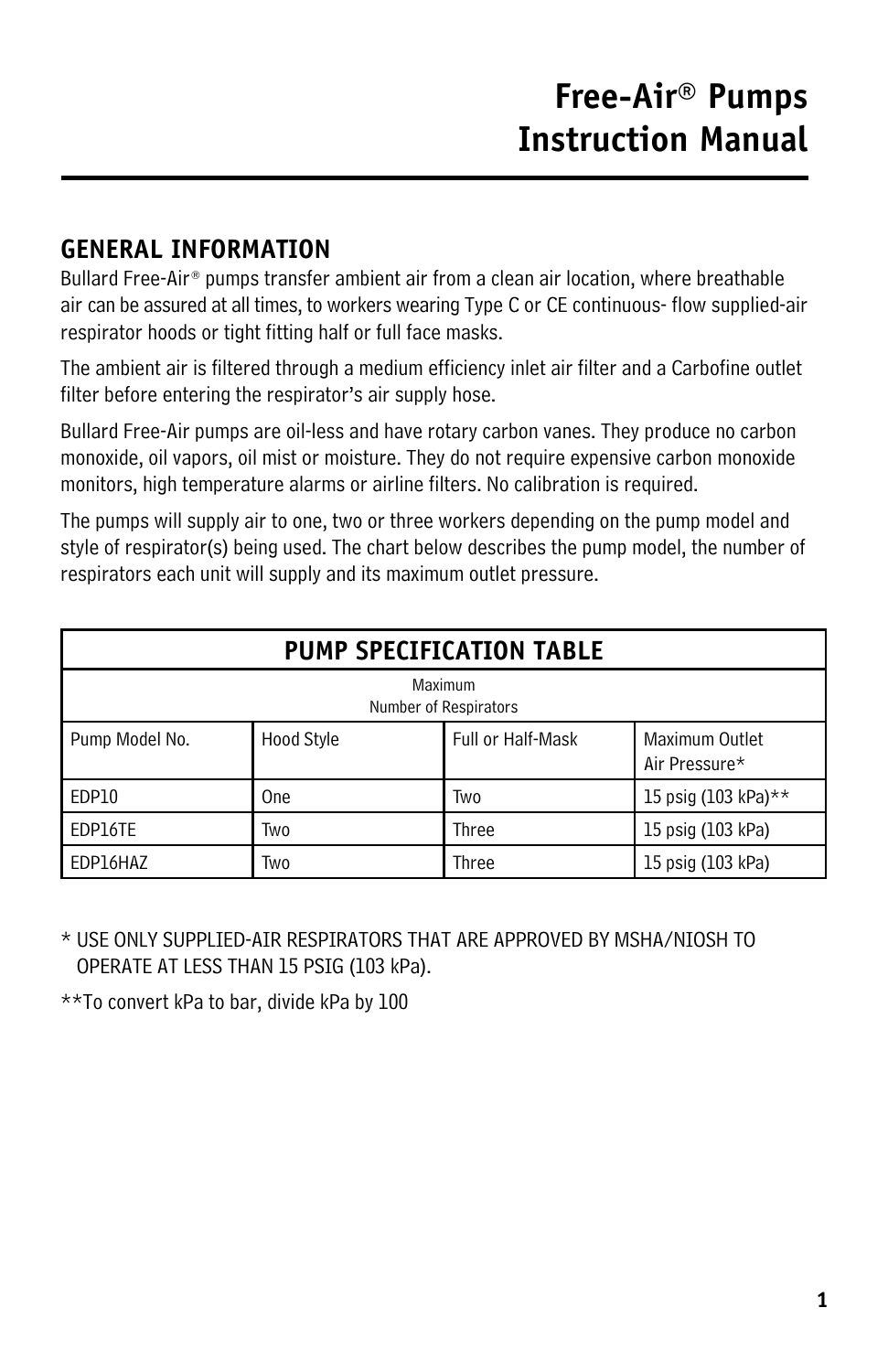

### � **WARNING**

READ ALL INSTRUCTIONS IN THIS MANUAL BEFORE USING FREE AIR® PUMP MODELS EDP-10, EDP-16-TE OR EDP-16-HAZ.

FAILURE TO OPERATE ANY OF THESE PUMPS IN ACCORDANCE WITH THE INSTRUCTIONS CONTAINED IN THIS MANUAL MAY RESULT IN DEATH OR SERIOUS INJURY TO THE RESPIRATOR WEARER.

1. Locate the pump's inlet air filter in a clean breathable air location at all times. The pump DOES NOT remove toxic gases or other contaminants from the incoming air it transfers to the respirator wearer.

See the BREATHING AIR REQUIREMENTS section on page 4 for specific details on breathing air quality. THESE PUMPS DO NOT SUPPLY OXYGEN.

2. This pump will only supply the required volume of air [6-15 cfm (170-425 lpm) for hoods or 4-15 cfm (113-425 lpm) for tight fitting half or full face masks] to low pressure continuous-flow supplied-air respirators approved by MSHA/NIOSH to operate at less than 15 psig (103 kPa).

Be sure that the pump's outlet pressure, measured by the pressure gauge on the pump, is maintained above the minimum pressure setting required by the respirator manufacturer.

To be assured your respirator can be used with this pump refer to:

- a) The Pump Specification Table on page 1 for the maximum outlet pressure of the pump model you are using.
- b) The section in the respirator's instruction manual for the respirator's approved pressure range and permissible air supply hose lengths.

If you have any questions about whether or not your respirator is compatible with this pump, contact Bullard Customer Service Department at 1-800-827-0423 or 1-859-234-6611.

3. Supplied-air respirators used with this pump must not be worn in any atmosphere immediately dangerous to life or health or from which the wearer cannot escape without the use of the respirator.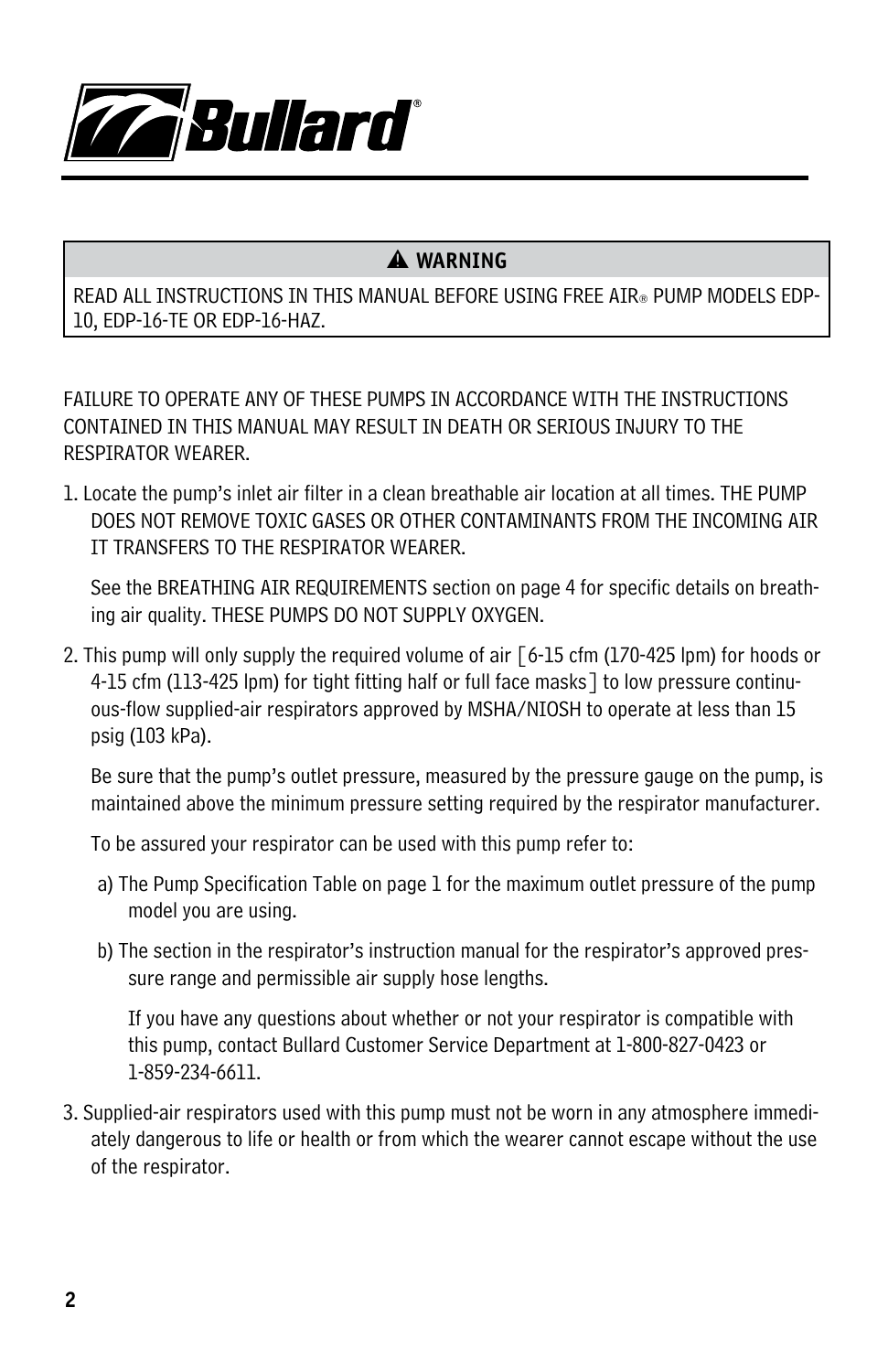4. When connecting your respirator to the Free-Air® pump use only the air supply hose and couplers required by the respirator manufacturer and approved by MSHA/NIOSH.

Use of non-approved hose or couplers will void the respirator's MSHA/NIOSH Approval and could reduce the air flow to the respirator, resulting in possible death or serious injury to the respirator wearer.

5. DO NOT modify or alter this pump in any manner. Use only approved Bullard Free-Air pump components and replacement parts on the pump.

Failure to use approved Bullard components and replacement parts invalidates all Bullard warranties, and may result in death or serious injury to the respirator wearer.

6. If you have any questions concerning the use of this pump or your respirator, or you are not sure the inlet filter is in a breathable location, ask your supervisor.

All instructions for the use and care of this product must be supplied to you by your employer as recommended by the manufacturer and as required by Federal Law (29 CFR 1910.134).

For technical assistance or additional copies of this manual, call Bullard Customer Service or go to www.Bullard.com to download a copy.

> Bullard 1898 Safety Way Cynthiana, KY 41031-9303 1-800-827-0423 859-234-6611 www.bullard.com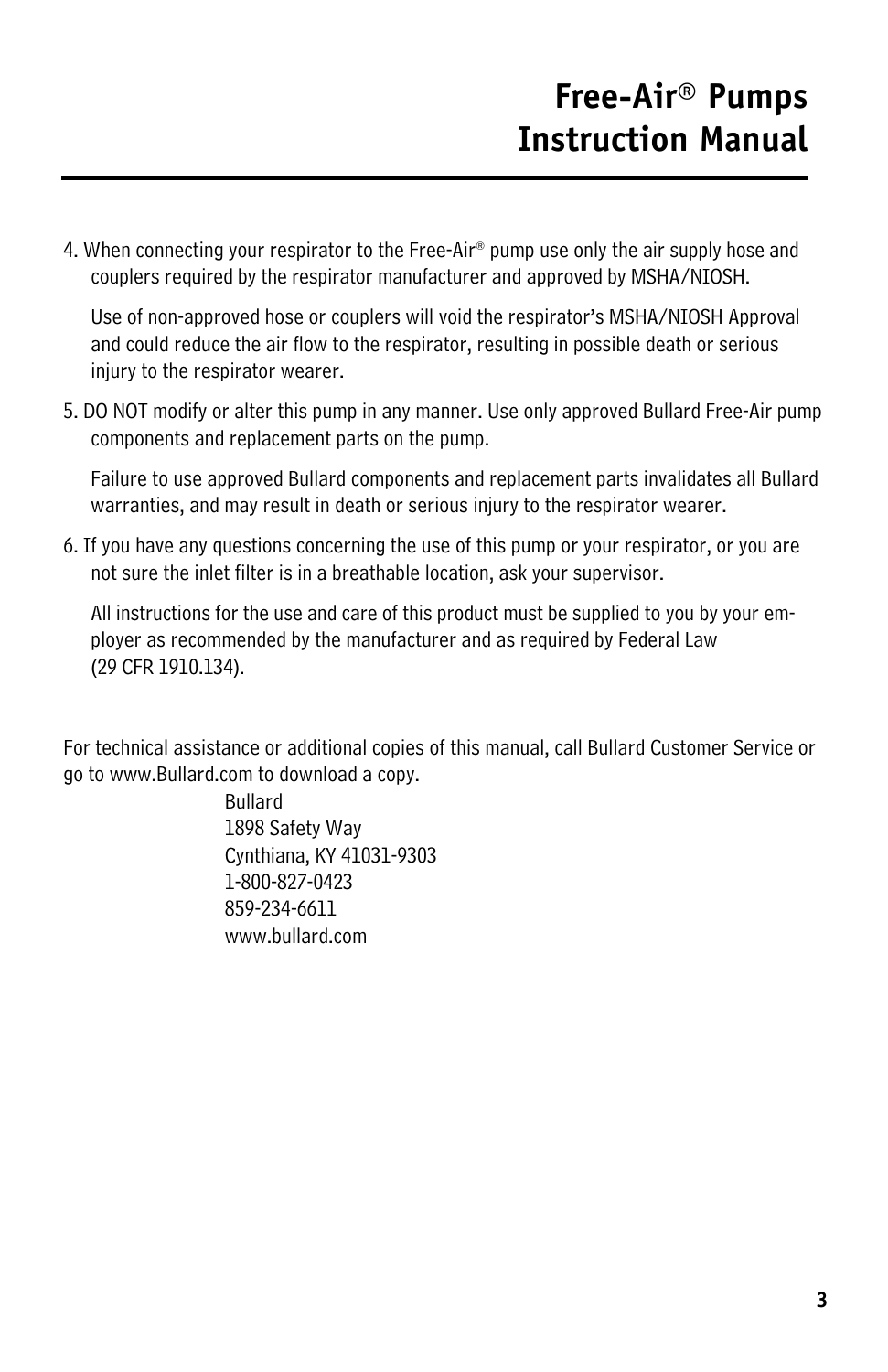

# **Air Quality**

The Free-Air® pump's inlet filter must be located in a clean breathable air location at all times.

The breathable air drawn into the inlet filter must meet at least the requirements for Type 1 gaseous air described in the Compressed Gas Association Commodity Specifications G-7.1 (Grade D or higher), as specified by Federal Law 42CFR, Part 84, Subpart b, and 29CFR1910.134(i).

The requirements of Grade D breathable air include:

- \* Oxygen ...................................19.5 23.0 %
- \* Hydrocarbons (condensed) in mg/m $_3$  of gas ............5 mg/m $_3$  maximum
- \* Carbon Monoxide............10 ppm maximum
- \* Carbon Dioxide ..........1,000 ppm maximum
- \* No toxic contaminants at levels which would make the air unsafe to breathe.

Refer to the C.G.A. Commodity Specification G-7.1 for complete details. It is available from: Compressed Gas Association, 500 Fifth Ave., New York, NY 10036.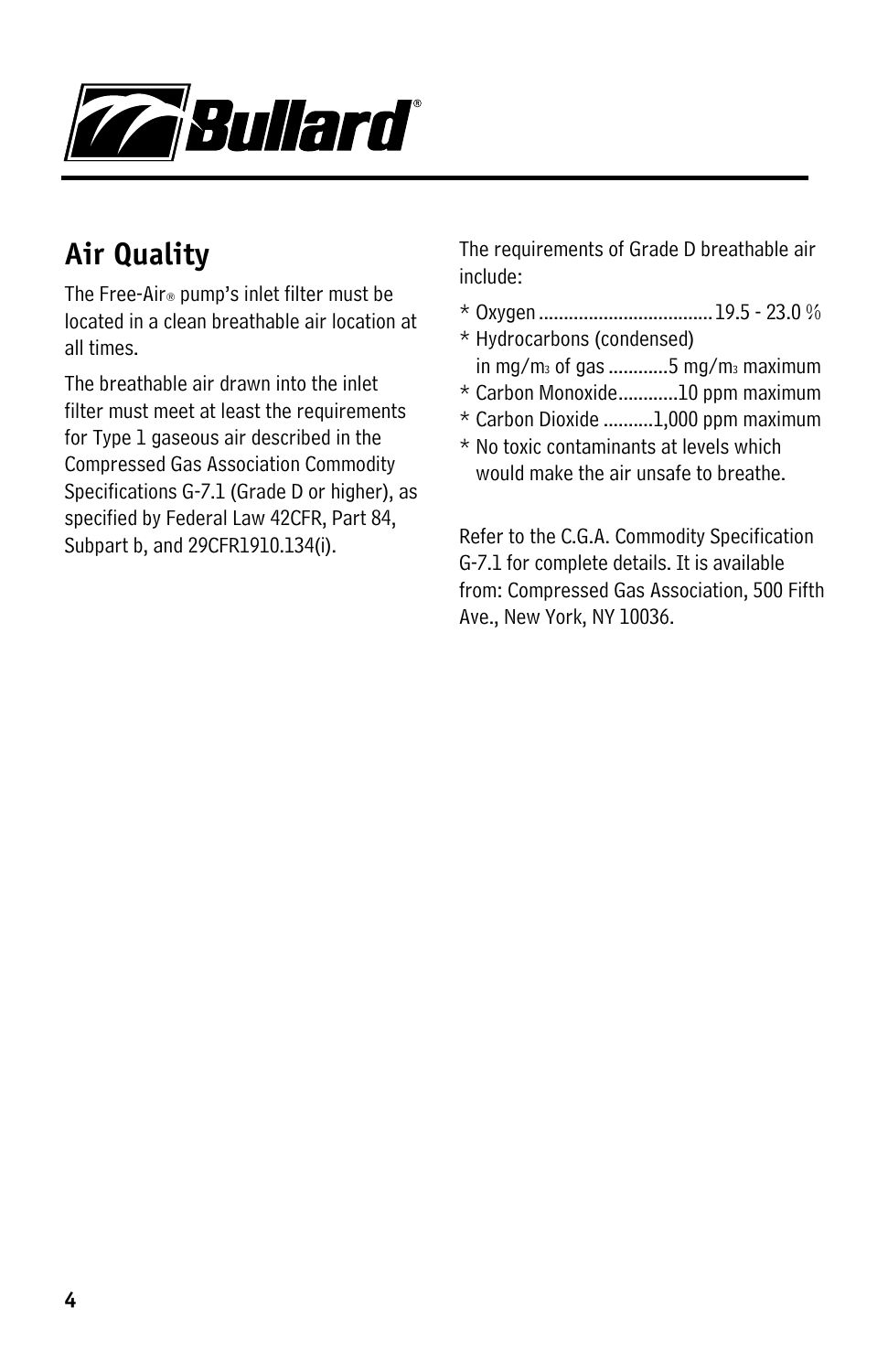# **Assembling the Free-Air® Pump**

### 1. MODEL EDP10:

a. Open the shipping carton and remove the top layer of foam from the box. Remove the pump from the carton.

We recommend storing the shipping carton and foam in the event the pump must be shipped in the future.

b. Remove the pressure gauge from its separate box. Assemble it to the gauge port located on top of the pump's outlet filter body. The gauge should face outward so that it can be read while setting the pressure adjustment knob (see Figure 1).

There is no other assembly required on the EDP10 pump.

### 2. MODEL EDP16TE OR EDP16HAZ:

- a. Remove the pump from the shipping carton. We recommend storing the shipping carton and plywood board in the event the pump must be shipped in the future.
- b. Remove the pressure gauge from its separate box. Assemble it to the gauge port located on top of the pump's outlet filter body. The gauge should face outward so that it can be read while setting the pressure adjustment knob (see Figure 1).

### 3. ALL PUMPS:

a. Unscrew the pump's outlet filter jar and check to be sure the outlet filter cartridge is seated firmly into the outlet





filter body (see Figure 2). DO NOT OPERATE THIS PUMP

WITHOUT AN OUTLET FILTER CARTRIDGE (Cat. No. S17101).

Be sure the outlet filter O-ring is installed inside the filter body.

b. Screw the filter jar back onto the filter body. Tighten firmly by hand, making sure the jar is seated against the O-ring so that no air can escape.

c. Check to be sure that the inlet filter, pressure gauge and outlet couplings are all assembled tightly to the pump so that no air can escape.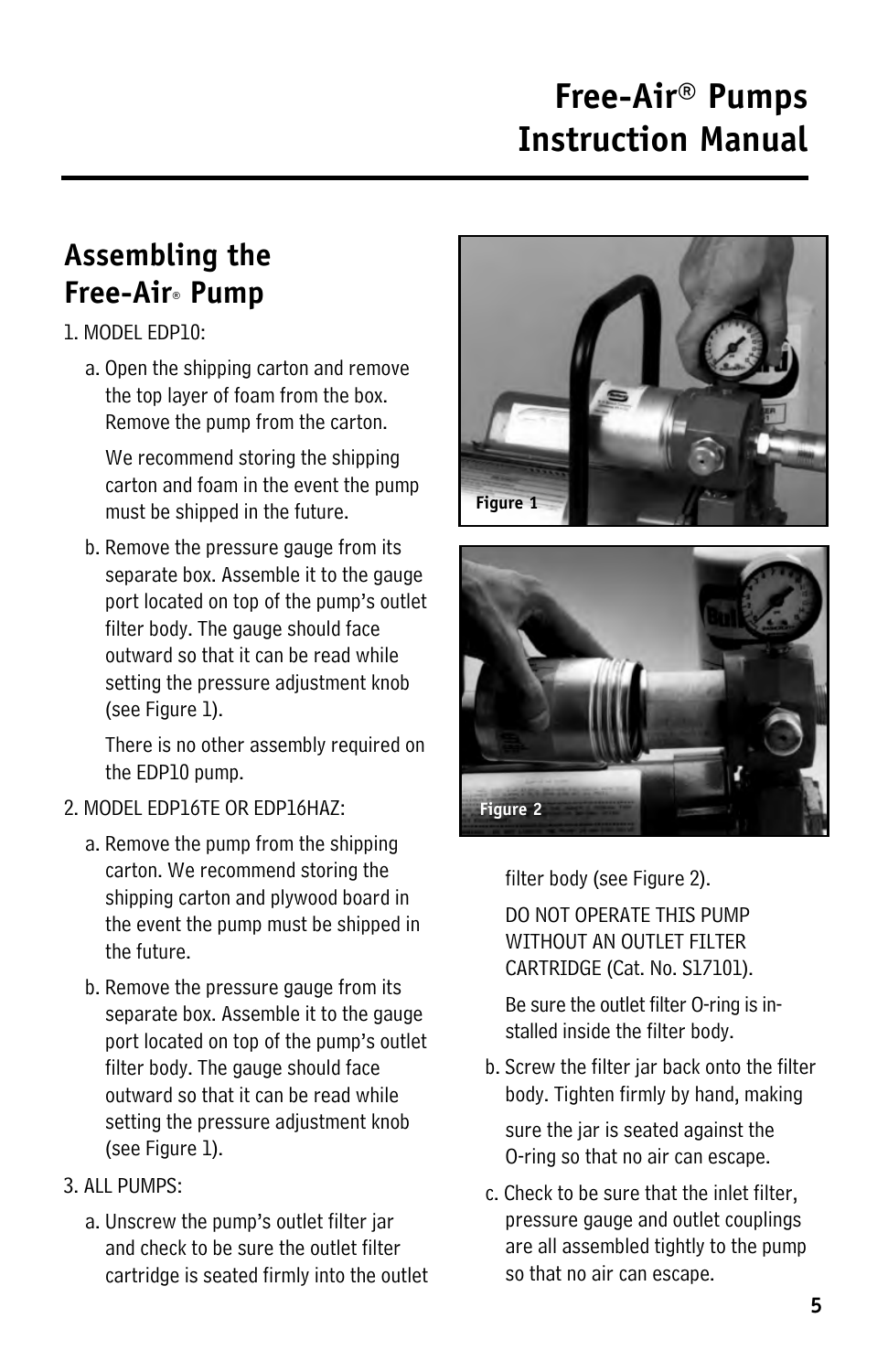

# **PUMP PERFORMANCE SPECIFICATIONS**

|                                          | EDP10                                                                | EDP16TE                                                           | EDP16HAZ                                                          |
|------------------------------------------|----------------------------------------------------------------------|-------------------------------------------------------------------|-------------------------------------------------------------------|
| PUMP DESIGN:                             | Rotary Carbon                                                        | Rotary Carbon                                                     | Rotary Carbon                                                     |
|                                          | Vane (4 vanes)                                                       | Vane (4 vanes)                                                    | Vane (4 vanes)                                                    |
| MAXIMUM                                  | 15 psig                                                              | 15 psig                                                           | 15 psig                                                           |
| PRESSURE:                                | (103 kPa)                                                            | (103 kPa)                                                         | (103 kPa)                                                         |
| <b>TOTAL AIR</b><br>FLOW:<br>kPa)        | 10 cfm $@$ 5 psig<br>$(283$ lpm $@$ 34 kPa)                          | 16 cfm $@$ 5 psig<br>(453 lpm $@$ 34 kPa)                         | 16 cfm $@$ 5 psig<br>$(453$ lpm $@34$                             |
| <b>INLET</b>                             | Medium                                                               | Medium                                                            | Medium                                                            |
| FILTER:                                  | Efficiency                                                           | Efficiency                                                        | Efficiency                                                        |
| <b>OUTLET</b><br><b>FILTER:</b>          | Carbofine<br>with activated<br>carbon                                | Carbofine<br>with activated<br>carbon                             | Carbofine<br>with activated<br>carbon                             |
| DIMENSIONS:<br>Width<br>Length<br>Height | 8 inches (20.3 cm)<br>16.3 inches (41.4 cm)<br>13.5 Inches (34.3 cm) | 14 inches (35.5 cm)<br>28 inches (71.1 cm)<br>16 inches (40.6 cm) | 14 inches (35.5 cm)<br>28 inches (71.1 cm)<br>16 inches (40.6 cm) |
| WEIGHT:                                  | 49 lbs. (approx.)                                                    | 98 lbs. (approx.)                                                 | 98 lbs. (approx.)                                                 |
|                                          | $(22.2 \text{ kg})$                                                  | $(44.5 \text{ kg})$                                               | $(44.5 \text{ kg})$                                               |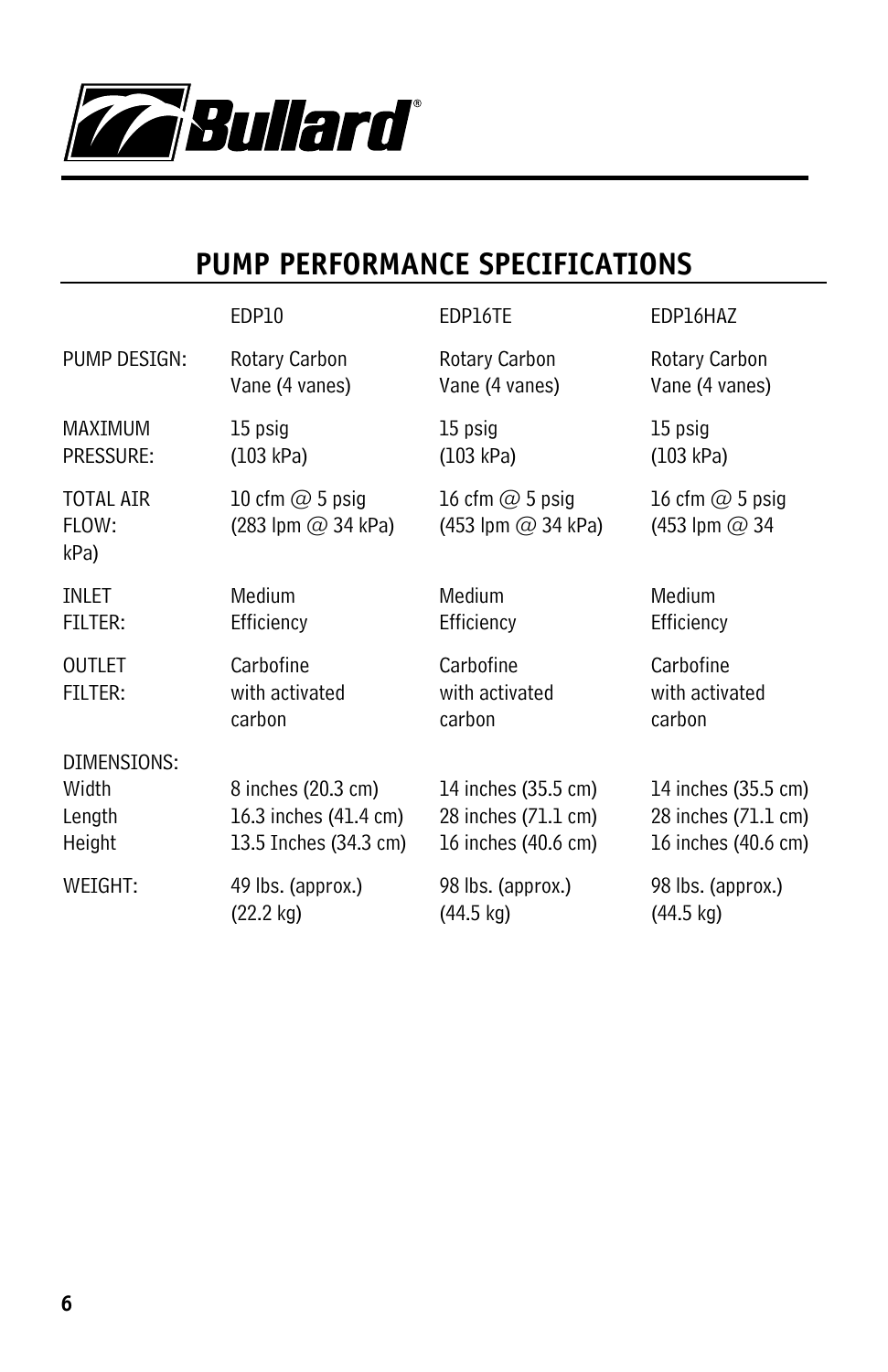# **Electric Motor Specifications:**

|                | EDP10                                              | EDP16TE                                                                                                 | EDP16HAZ                                                                                                              |
|----------------|----------------------------------------------------|---------------------------------------------------------------------------------------------------------|-----------------------------------------------------------------------------------------------------------------------|
| ENCLOSURE:     | Open, Drip-<br>proof                               | Totally-Enclosed,<br>Fan Cooled                                                                         | Hazardous Duty                                                                                                        |
|                | Meets UL<br>Requirements,<br><b>CSA Approved</b>   | Capacitor Start<br>Meets UL Requirements,<br><b>CSA Approved</b>                                        | Meets UL Requirements,<br><b>CSA Approved</b>                                                                         |
| CLASS:         | Natl. Elec. Code:<br>Class B<br>Design N<br>Code K | Natl. Elec. Code:<br>Class III<br>Division 1 and 2                                                      | National Electric Code:<br>Class I, Group D, Div. 1 & 2<br>Class II, Group F, Div. 1 & 2<br>Class III, Division 1 & 2 |
| H.P.           | 3/4                                                | 11/2                                                                                                    | 11/2                                                                                                                  |
| PHASE:         | Single                                             | Single                                                                                                  | Three                                                                                                                 |
| CYCLES:        | $60$ Hz                                            | 60 Hz                                                                                                   | $60$ Hz                                                                                                               |
| VOLTS:         | 115                                                | 115/208/230<br>(Connected<br>for 115 V.)                                                                | $230 - 460$                                                                                                           |
| AMPS:          | 10.2 @ 115 V.                                      | 17.2 @ 115 V.<br>$8.8 \text{ @ } 208/230 \text{ V.}$                                                    | $5.0 \; @$ 230 V.<br>2.5 @ 460 V.                                                                                     |
| <b>SERVICE</b> |                                                    |                                                                                                         |                                                                                                                       |
| FACTOR:        | 1.25                                               | 1.15                                                                                                    | 1.0                                                                                                                   |
| PROTECTOR:     | <b>Internal Thermal</b><br>Overload                | <b>Manual Reset Thermal</b><br>Overload equipped for<br>115 volt operation.                             | Thermal Overload and<br>Starter/Contactor to be<br>provided by the user.                                              |
|                |                                                    | Thermal Overload and<br>Starter/Contactor to be<br>provided by the user if<br>rewired to 208/230 volts. |                                                                                                                       |

### � **WARNING**

PROPER MOTOR SELECTION AND WIRING (IN ACCORDANCE WITH LOCAL AND NATIONAL ELECTRIC CODES) IS THE RESPONSIBILITY OF THE USER.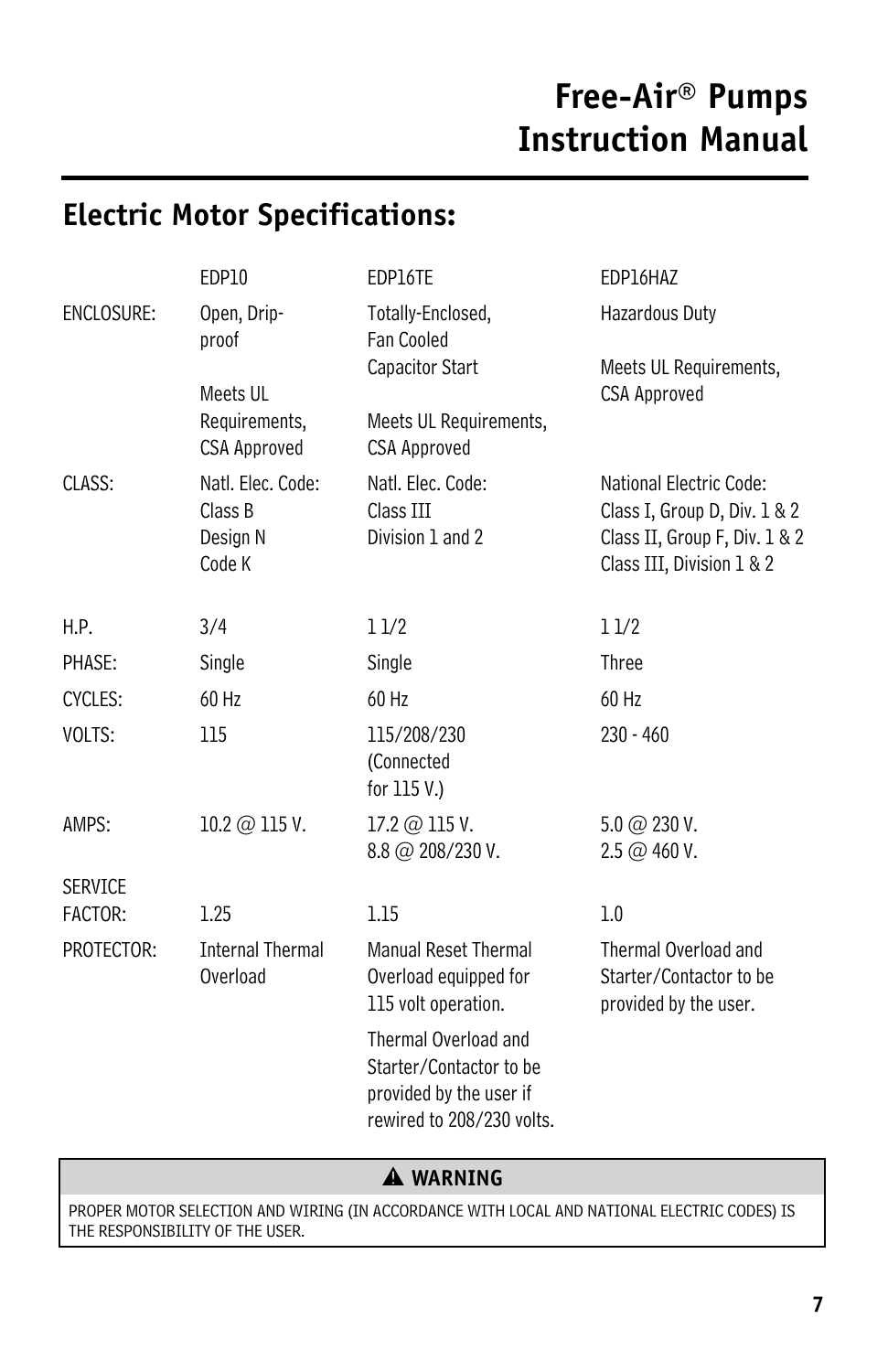

# **Operating the Free-Air Pump**

### � **WARNING**

THE RESPIRATOR USER MUST NOT ENTER THE CONTAMINATED WORK AREA UNTIL ALL OF THE FOLLOWING STEPS HAVE BEEN COMPLETED

1. Analyze the atmosphere at the location of the air inlet and the pump itself to be sure the pump will not be operating in a contaminated or an explosive atmosphere.

2. If Using an EDP10 Pump:

Plug the pump into a 115 volt electrical outlet. The pump's motor is equipped with a toggle switch and a 7 foot (2 m) ground-ed cord with a standard three-prong plug.

You may use up to 100 (30.5 m) feet of 50 amp, 3-wire grounded extension cord to reach your electrical outlet. We recommend using 14 gauge wire. Avoid excess-ive lengths of extension cord, especially if running the pump continuously.

If Using an EDP16TE Pump:

Plug the pump into a 115 volt electrical outlet. The pump's motor is equipped with a toggle switch and a 7 (2 m) foot ground-ed cord with a standard three-prong plug.

You may use up to 100 (30.5 m) feet of 50 amp, 3-wire grounded extension cord to reach your electrical outlet. We recommend using 12 gauge wire.

Avoid excessive lengths of extension cord, especially if running the pump continuously.

The pump's motor is equipped with manual reset thermal overload protection for 115 volt operation. The reset button is located on the side opposite the toggle switch.

The EDP16TE may be rewired for 208/230 volt, 60 Hz operation. If rewired to 208/230 a suitable starter/contactor and thermal overload protector must be provided by the user. The conversion work should be performed by a qualified electrician.

If Using an EDP16HAZ Pump:

The EDP16HAZ must be wired for either 230 or 460 volt, 3-phase, 60 Hz operation.

THE USER MUST SUPPLY AN EXPLOSION-PROOF THERMAL OVERLOAD PROTECTOR AND A STARTER/CONTACTOR SWITCH.

Proper wiring should be performed by a qualified electrician.

REFER TO THE MOTOR NAME PLATE OR JUNCTION BOX COVER FOR PROPER WIRING DIAGRAM.

### � **WARNING**

PROPER MOTOR SELECTION AND WIRING (IN ACCORDANCE WITH LOCAL AND NATIONAL ELECTRIC CODES) IS THE RESPONSIBILITY OF THE USER.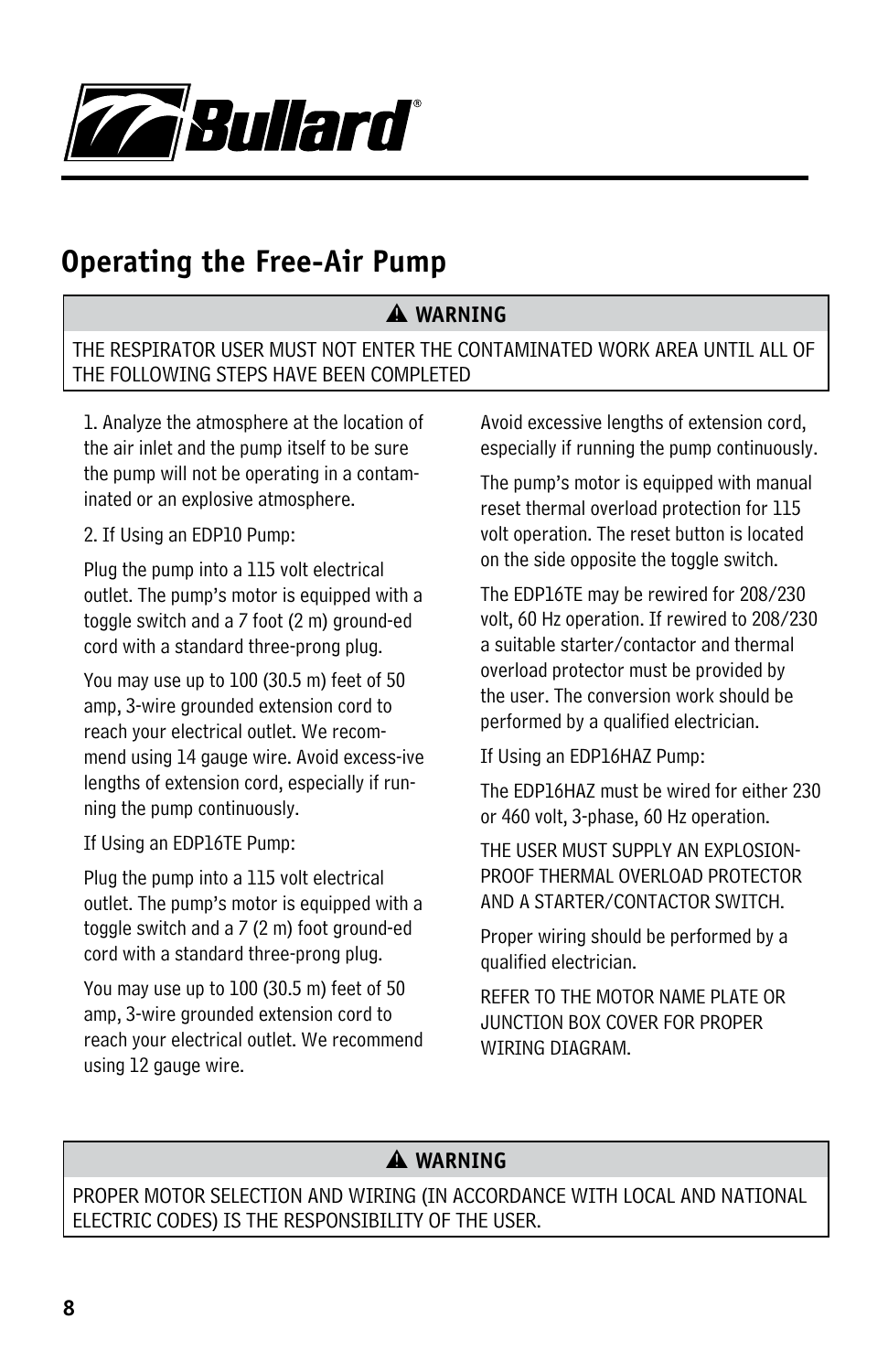- 3. Each pump will operate sitting on its four rubber mounts. It does not need to be bolted down. If desired, the pump may be mounted on a wall or ceiling as long as the shaft center line is horizontal.
- 4. Make sure the pump's inlet filter is located in a clean, uncontaminated location where breathable air is assured at all times (see Figure 3).

If the inlet filter cannot be placed in a clean breathable location, install Bullard's 50 foot (15 m) Inlet Extension Hose Kit (Cat. No. V50IN) to the pump's inlet port. See the directions shipped with the Extension Hose Kit for assembly instructions.

If clean breathable air cannot be guaranteed at all times within this 50 foot (15 m) reach, you may add up to five (5) additional lengths of 50 foot (15 m) Extension Hose (Cat. V50EX).

Therefore, you may place your inlet filter up to 300 feet (91.4 m) (6 x 50) away from the pump. Do not add more than 300

(91.4 m) feet of inlet extension hose to the pump.

5. Assemble your respirator by following the manufacturer's directions as described in the respirator's instruction manual. Be sure the pump's outlet pressure, measured by the pressure gauge on the pump, is greater than the minimum MSHA/NIOSH approved pressure required to operate the respirator.

The respirator's minimum approved pressure will be found in the respirator's instruction manual and/or on labels attached to the respirator.

If you have any questions as to whether or not your respirator is compatible with this pump, call Bullard's Customer Service Department at 1-800-827-0423 or 1-859-234-6616.

6. Connect the respirator's NIOSH approved air supply hose(s) to the quick-disconnect outlet coupler(s) on the pump (see Figure 4).



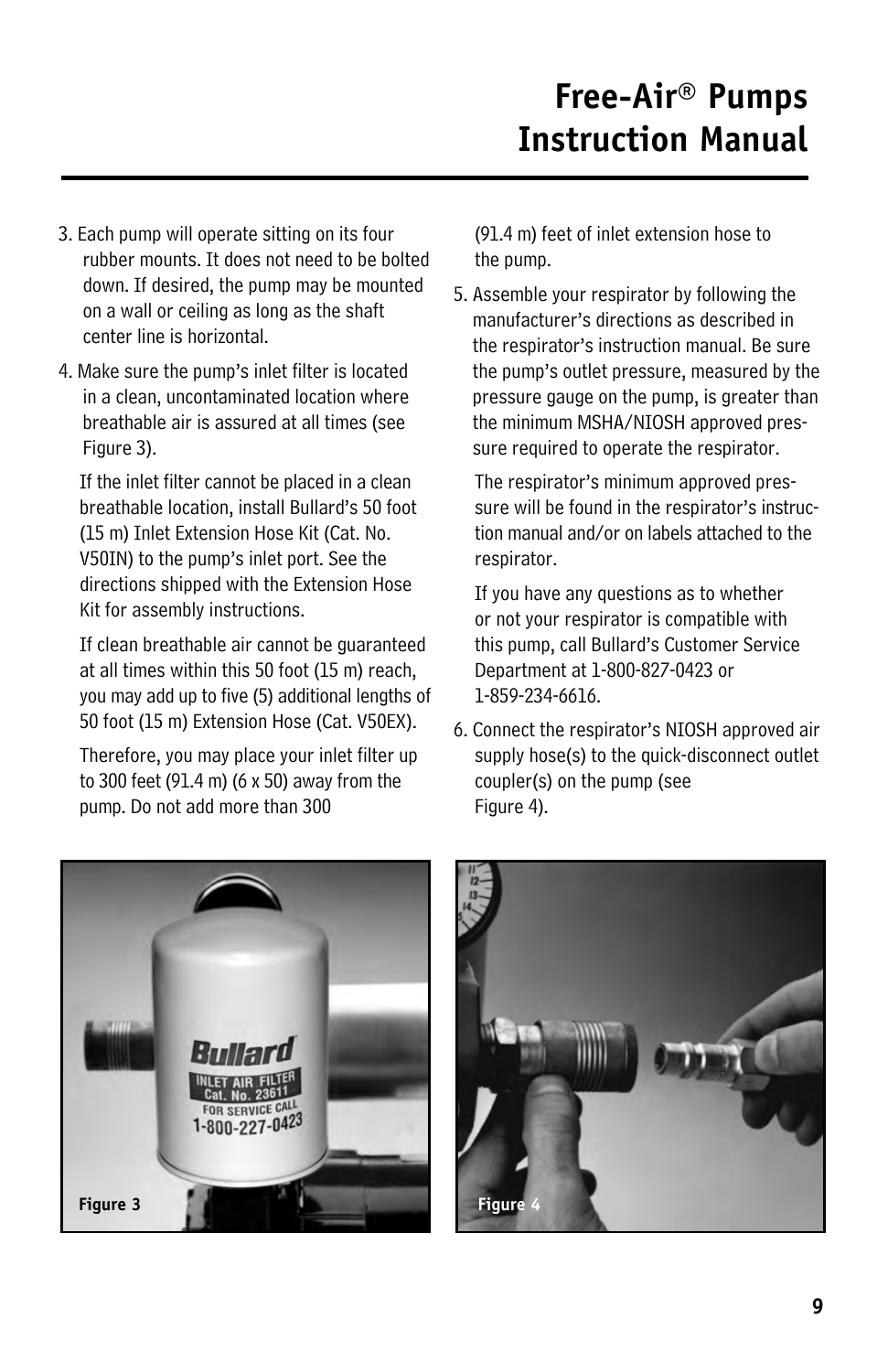

#### **A. OUTLET COUPLER SPLITTER ADAPTOR**

If the respirator's air supply hose(s) have 1/2" Industrial Interchange quick-disconnect fittings and you want to supply air to one of the following:

- TWO Half or Full Face Mask respirators using pump model EDP10

or

- THREE Half or Full Face Mask respirators using pump model EDP16TE or EDP16HAZ

Connect the following Q.D. coupler splitter adaptor to the pump (see Figure 5):

Cat. No. V24 - Double Outlet, One Flow-Through (GREEN) & One Shut-Off (RED).

#### **B. CONNECTING AIR SUPPLY HOSE(S) WITHOUT 1/2" QUICK-DISCONNECT FITTINGS**

If your respirator's NIOSH approved air supply hose will not attach to the pump's standard 1/2" Industrial Interchange outlet coupler, (see above) you can adapt your hose's fitting to the pump by converting the pump's quickdisconnect outlet to 3/8" Female NPT with the installation of one of the following adaptors (see Figure 6):

Cat. No. V22 - Converts SINGLE outlet to DOUBLE 3/8" female NPT pipe thread.

Cat. No. V23 - Converts SINGLE outlet to SINGLE 3/8" female NPT pipe thread. A variety of quick-disconnect fittings may be used to connect your air supply hose to the 3/8" female pipe thread. Contact your respirator's manufacturer for the proper fitting (Hansen, Foster, Snap-Tite, Schrader, etc.) (see Figure 7).





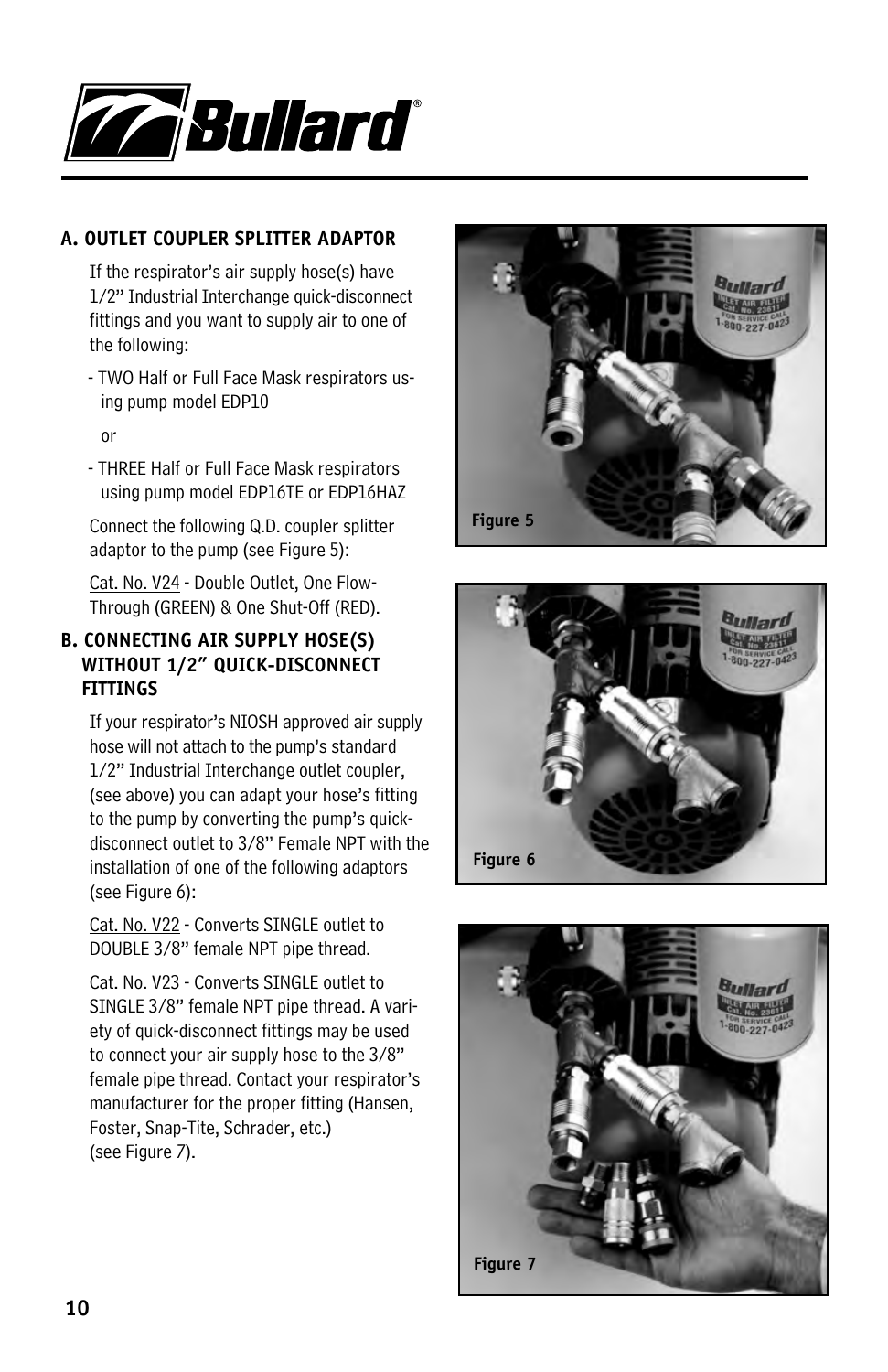- 7. Before connecting your respirator to the air supply hose, turn the pump on. Allow the air to flow through the pump and hose for a few minutes to purge or expel any hose odors or moisture that may have accumulated inside the hose.
- 8. Connect the respirator to the air supply hose using the quick-disconnect fittings.
- 9. With the air flowing, put on the respirator by following the directions in the respirator manufacturer's instruction manual.
- 10. Set the pump's outlet pressure to within the respirator's approved pressure range by adjusting the pressure adjustment valve located on the outlet filter body.

To set the pressure adjustment valve, loosen the lock nut. Once the desired outlet pressure has been obtained, retighten the lock nut firmly by hand to maintain consistent outlet pressure. (see Figure 8).

YOU ARE NOW READY TO ENTER THE WORK ARFA

11. When finished working, leave the work area wearing the respirator with the air still flowing. Once outside the contaminated area, remove the respirator, turn the pump off, then disconnect the air supply hose using the quick-disconnect couplers.

See the respirator's instruction manual for proper inspection, maintenance and storage procedures for the respirator you are using.

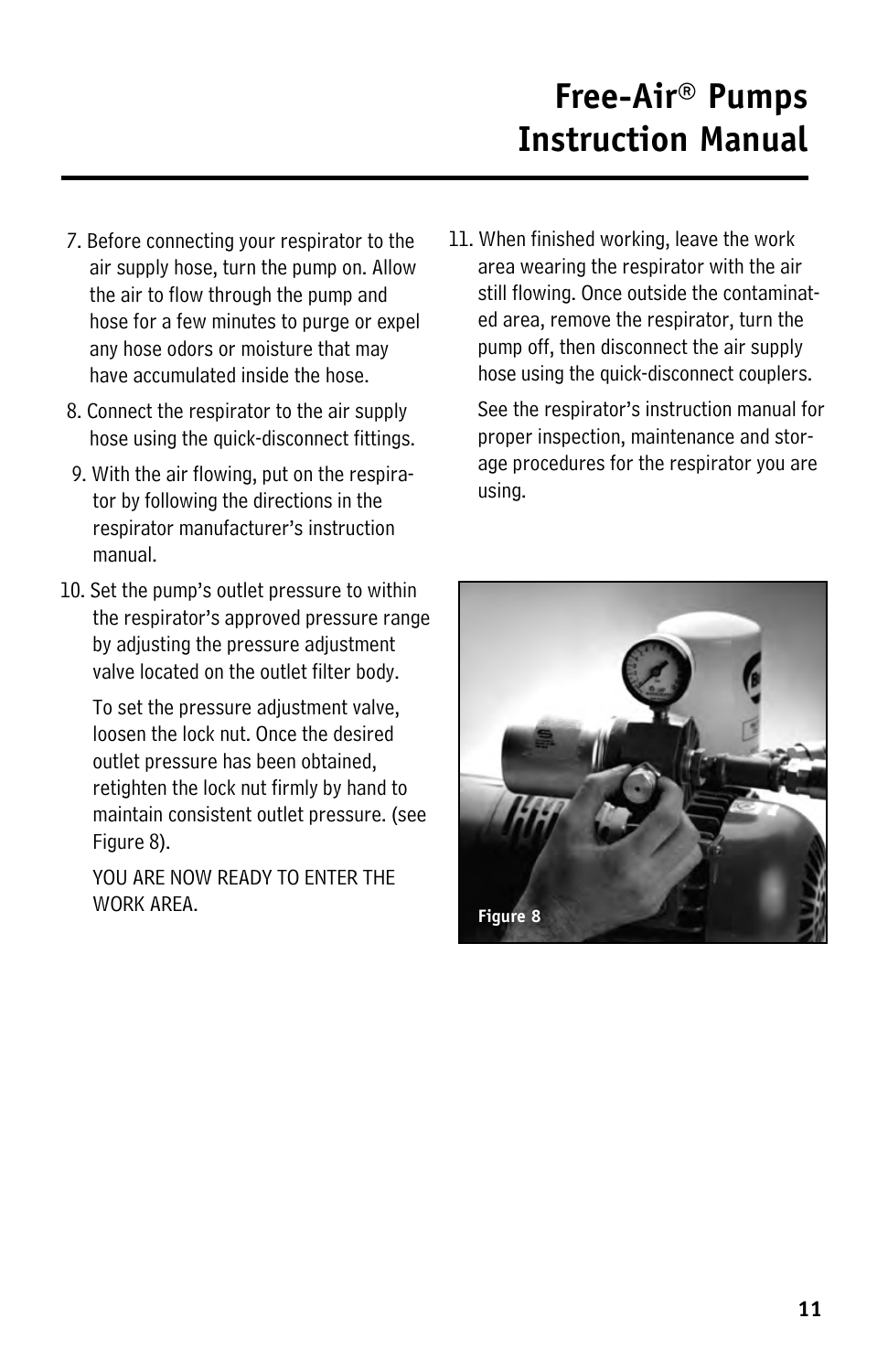

# **Maintaining the Free-Air® Pump**

Bullard Free-Air pumps consist of an elec-trically driven air pump with four carbon vanes. The vanes self-adjust as they wear and should last from 5,000 to 15,000 hours if properly maintained.

For the pump to operate at its optimum performance level, the following routine maintenance procedures must be performed:

#### **1. REPLACE THE INLET AND OUTLET FILTERS REGULARLY**

Dirty filters may inhibit air flow to the respirator(s), and cause the motor to overload and decrease vane life.

- Replace the Carbofine outlet filter cartridge (Cat. No. S17101) at least once every 200 running hours or sooner if necessary.

- Replace the inlet filter (Cat. No. 23611), at least once every 500 operating hours or sooner if necessary.

#### **2. FLUSH PUMP IF NECESSARY**

Should excessive dirt, sand, foreign particles, moisture or oil be permitted to enter the pump, the carbon vanes will become sluggish and the pump's performance will deteriorate. This will result in decreased outlet pressure or failure of the pump to operate.

If the pump remains idle in a humid environment for a long period of time, rust film may build up in the pump's chamber and rotor slots. This will result in decreased outlet pressure or a failure to operate at all.

If the above occurs, the pump should be flushed with the following recommended solvent:

- Loctite Safety Solvent (Cat. No. S17931)

### � **WARNING**

NEVER USE KEROSENE OR OTHER COMBUSTIBLE LIQUIDS OR VAPORS WITH THIS PUMP. THEIR USE MAY RESULT IN AN EXPLOSION WHICH MAY CAUSE INJURY OR DEATH.

Directions for Flushing Pump

a. Before flushing, disassemble and remove the following parts from the pump:

- Disconnect the respirator's air supply hose
- Remove the pump's inlet filter

- Remove the pump's outlet filter jar and outlet filter cartridge

b. With the pump running, pour several ounces of approved safety solvent into the pump's air inlet port. Repeat the flushing if necessary.

### � **WARNING**

RUN THE PUMP FOR A SUFFICIENT TIME TO PURGE ALL TRACES OF THE SOLVENT BEFORE REPLACING THE FILTERS, RECONNECTING THE AIR SUPPLY HOSE(S) AND USING THE RESPIRATOR.

#### 3. AVOID RUNNING THE PUMP AT EXCESSIVE PRESSURE

Avoid running the Free Air pump above 15 psig (103 kPa) for any length of time. Running the pump above 15 psig (103 kPa) could cause motor damage and will create premature wear of the carbon vanes.

## **NOTE**

NEVER LUBRICATE THIS OIL-LESS PUMP. THE MOTOR BEARINGS ARE GREASE PACKED AND SEALED. THEY REQUIRE NO FURTHER LUBRICATION.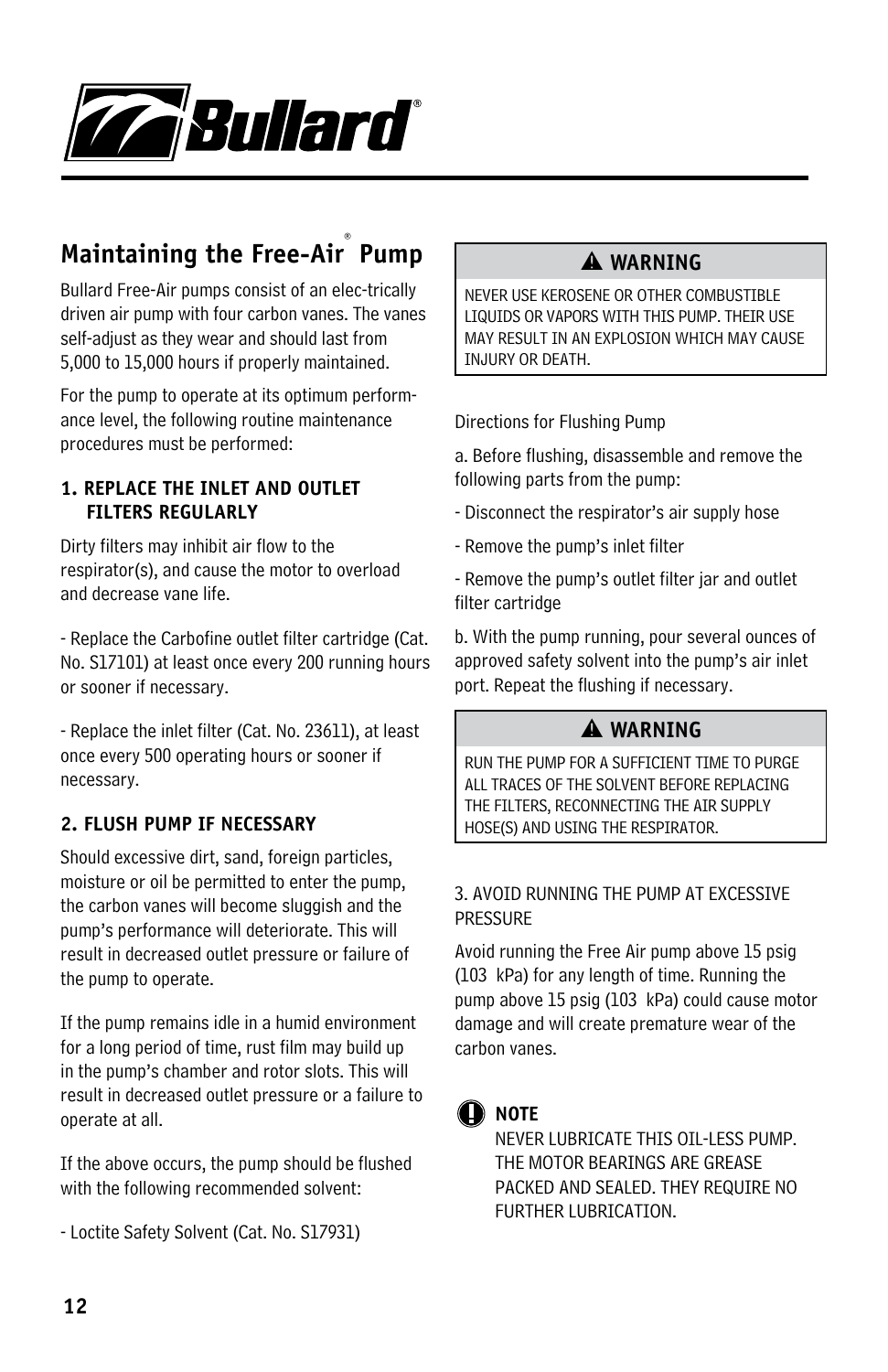## **Free-Air® Pump Trouble Shooting Guide**

If your Bullard Free-Air pump is not working satisfactorily, please follow the trouble shooting steps below:

### **SYMPTOM: Pump Fails to Start or Hums**

- 1. Turn pump switch off and disconnect from the power source.
- 2. Check for the correct electrical current as shown on the motor plate and in the Electric Motor Specification Chart on page 7 of this manual.
- 3. The pump is equipped with a thermal overload protector that turns the current off when subjected to electrical overloads. Check to be sure that the circuit is not overloaded by the pump and other electrical equipment.
- 4. Wait 15 minutes and restart.

#### **SYMPTOM: Outlet Air Pressure Too Low**

- 1. Be sure you know the proper pressure range for the respirator - see the respirator's instruction manual.
- 2. Be sure the respirator and air supply hose are connected when the gauge reading is taken.
- 3. Check to see that the gauge is functioning properly. Replace the gauge if broken or malfunctioning.
- 4. Check to see that the outlet filter jar is seated firmly into the filter housing's O-ring so that no air can escape. Replace the jar and/or O-ring if damaged or worn.
- 5. Check to see that no air is escaping from the relief valve in the outlet filter body. Reset the pressure adjustment valve if necessary.
- 6. Check that both the inlet filter (Cat. No. 23611) and outlet filter (Cat. No. S17101)are clean and replace if necessary. Dirty filters restrict air flow.
- 7. Flush the pump with Loctite Safety Solvent (Cat. no. S17931) to remove excessive dirt, sand, particles, moisture or oil in the rotor assembly.

See the Maintenance Section on Page 12 of this manual for proper directions on flushing the pump.

When the parts are reassembled, attach the respirator and turn the pump on, monitoring the outlet pressure.

### **SYMPTOM: Outlet Pressure Too High**

- 1. The pressure adjustment valve is set too high - reset to a lower pressure. Be sure the outlet pressure remains in the proper range for the respirator as specified by the respirator manufacturer - see the respirator's instruction manual.
- 2. Check the respirator's air supply hose for kinks.

### **SYMPTOM: Pump Overheating**

- 1. 160°-200°F (71°-93°C) is normal output air temperature when the pump is continuously running. This heat is dissipated as it travels through the respirator's air supply hose until it reaches ambient air temperature.
- 2. Make sure that both the inlet and outlet filters are clean. Replace if necessary.
- 3. The pressure adjustment valve is set too high - reset to a lower pressure. Be sure the outlet pressure remains in the proper range for the respirator as specified by the respirator manufacturer - see the respirator's instruction manual.
- 4. Flush the pump with Loctite Safety Solvent (cat. no. S17931) to remove excess dirt, sand, particles, moisture or oil in the rotor assembly.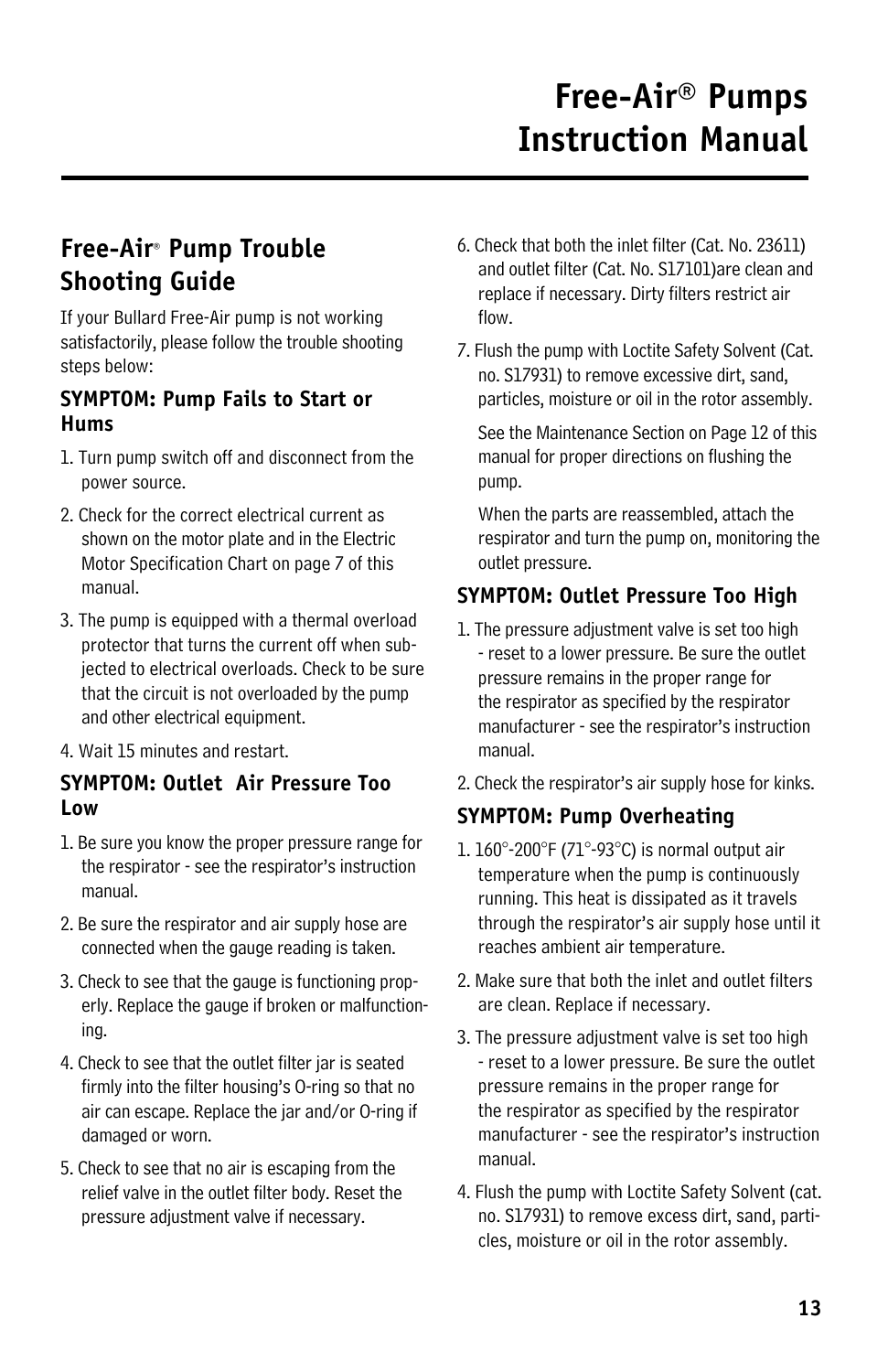

## **Trouble Shooting Guide continued**

See the Maintenance Section on page 12 of this manual for proper directions on flushing the pump.

When the parts are reassembled, attach the respirator and turn the pump on, monitoring its performance for overheating.

5. The electrical circuit to which the pump is connected is overloaded. Check the amperage load of the circuit and disconnect other electrical equipment, if necessary, from that circuit.

SYMPTOM: Outlet Air Temperature Too Warm

- 1. Be sure that at least the first 50 feet (15 m) of air supply hose closest to the pump is laid out (not coiled) to permit excess heat to dissipate from the hose.
- 2. Keep the air supply hose out of direct sunlight and off warm or hot surfaces.
- 3. Put a coiled section of the air supply hose in the bottom of a large container. Fill the container with water and ice and cover with a lid. For best results, locate the container as close to the worker as possible.

SYMPTOM: Outlet Air Temperature Too Cold

- 1. Let the pump warm up approximately 15 minutes before using.
- 2. Coil the first 25-50 feet (7.6-15 m) of air supply hose closest to the pump.
- 3. Keep the air supply hose off cold surfaces.

SYMPTOM: Moisture In Air Supply Hose Line

- 1. Locate the air inlet filter in a dry, clean air location, where breathable air can be assured at all times.
- 2. With the air supply hose connected to the pump, but not the respirator, turn the pump on and let it run for approximately 15 minutes to purge the hose of excessive moisture.

IF THESE STEPS FAIL TO RESOLVE THE PROBLEM, CONTACT YOUR BULLARD DISTRIBUTOR OR BULLARD CUSTOMER SERVICE DEPARTMENT AT 1-800-827-0423 OR 859-234-6616.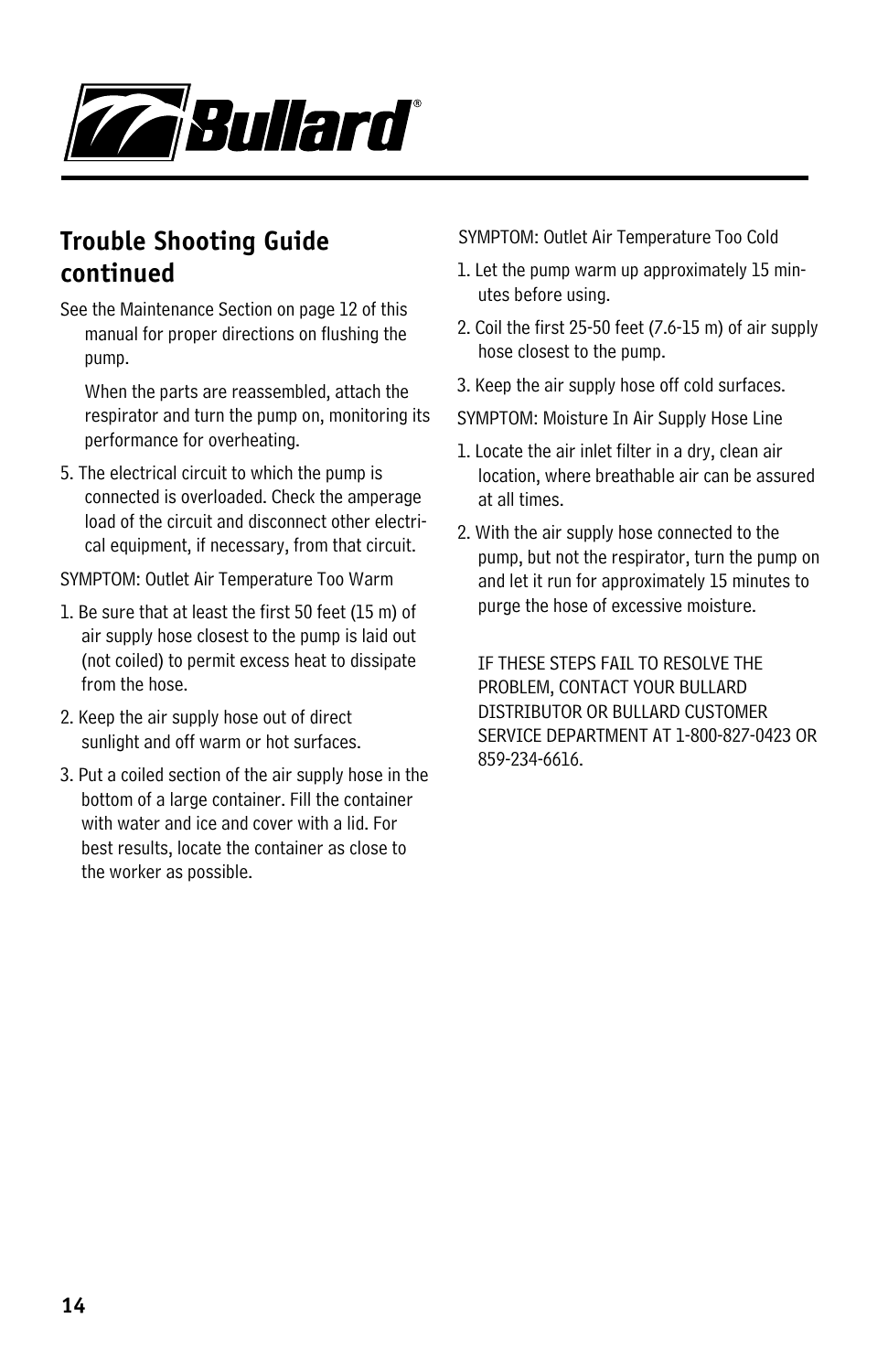## **Replacement Parts List**

REPLACEMENT PARTS AND ACCESSORIES FOR EDP10, EDP16TE AND EDP16HAZ FREE-AIR PUMPS

| Cat. No.        | Description                                                                 |
|-----------------|-----------------------------------------------------------------------------|
| 23611           | <b>Inlet Filter</b>                                                         |
| 244852          | Outlet Filter Jar                                                           |
| 263552          | Outlet Filter Assembly O-Ring                                               |
| S17101          | Outlet Filter Cartridge, Carbofine                                          |
| S17931          | Loctite Safety Solvent, 12 oz. (350 ml) Aerosol Can                         |
| V <sub>22</sub> | Quick-Disconnect Coupler Adaptor. Converts pump's quick-disconnect coupler  |
|                 | to DOUBLE 3/8" Female NPT                                                   |
| V <sub>23</sub> | Quick-Disconnect Coupler Adaptor. Converts pump's quick-disconnect coupler  |
|                 | to SINGLE 3/8" Female NPT                                                   |
| V <sub>24</sub> | Quick-Disconnect Coupler Splitter/Adaptor. Converts pump's Quick-disconnect |
|                 | coupler to DOUBLE 1/2" Industrial Interchange Female Couplers (One Flow-    |
|                 | Through, One Shut-Off)                                                      |
| V50IN           | Remote Inlet Air Hose Kit, 50 Feet (15 m) 1 per pump                        |
| V50EX           | Remote Extension Hose Kit, 50 Feet (15 m) 5 per pump maximum                |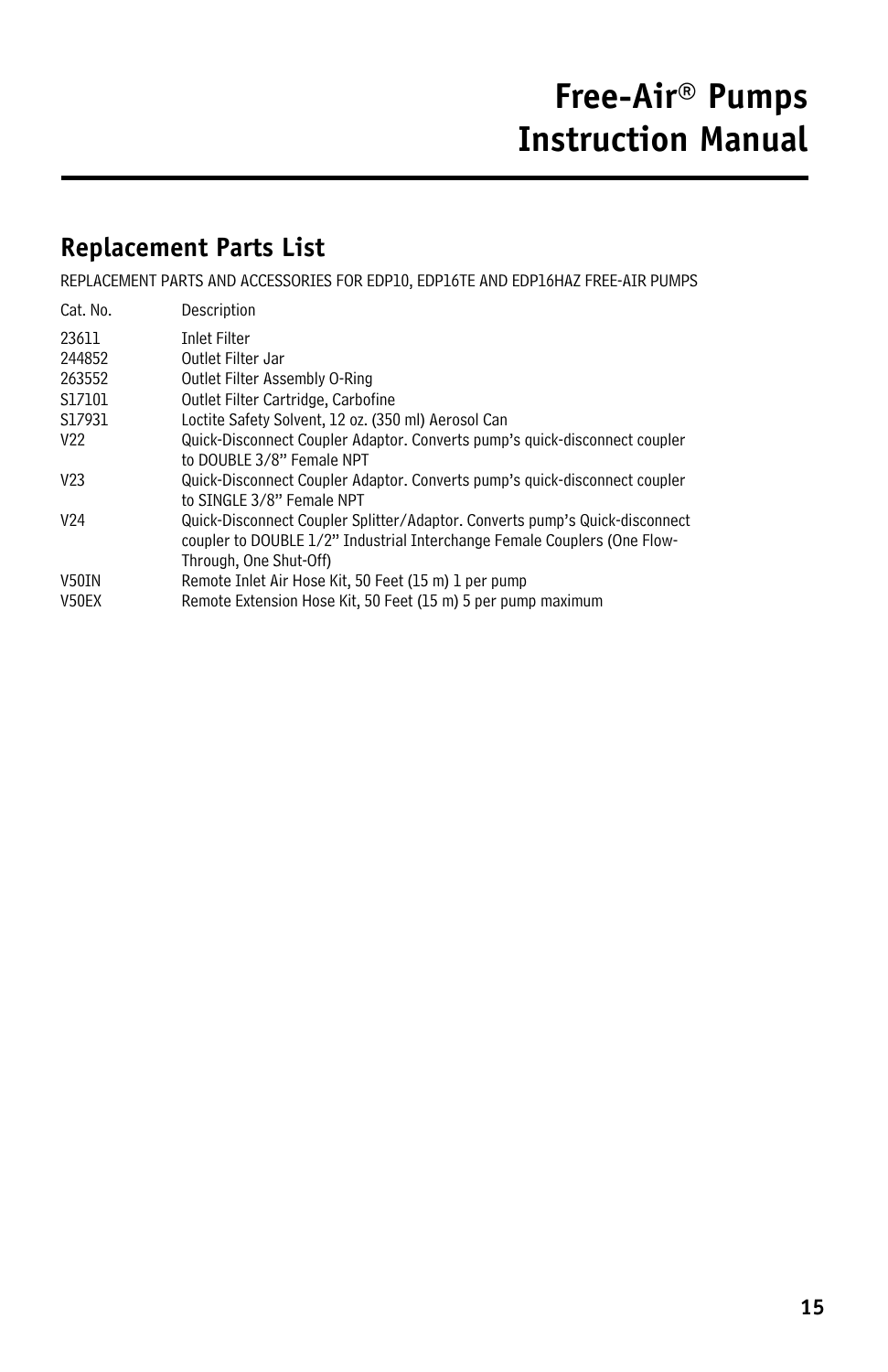

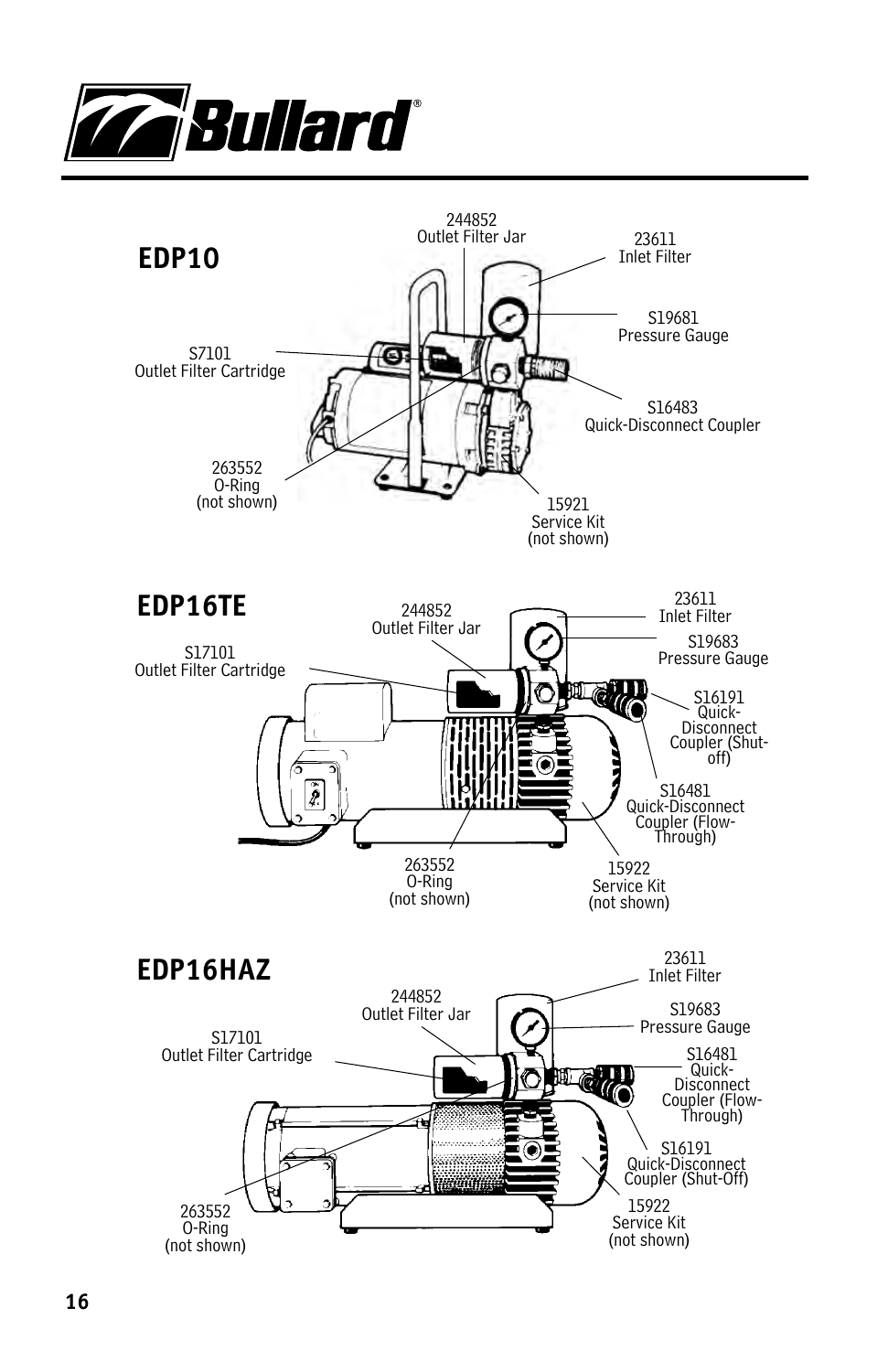# **PUMP WARRANTY FREE-AIR® PUMP ONE YEAR LIMITED WARRANTY**

Bullard warrants to the original purchaser that the Free-Air pump will be free of defects in material and workmanship under normal use and service for a period of one (1) year from the date of purchase. E.D. Bullard Company's obligation under this warranty is limited to repairing or replacing, at its option, articles that are returned within the warranty period and that are, after examination, shown to E.D. Bullard Company's satisfaction to be defective, subject to the following limitations:

- a) Free-Air pump must be returned to the E. D. Bullard Company with shipping charges prepaid.
- b) Free-Air pump must not be altered from its original factory configuration.
- c) Free-Air pump must not have been misused, subjected to negligent use, or damaged in transport.
- d) The date of purchase is within the one year warranty period. (A copy of the purchaser's original invoice showing the date of purchase is required to validate warranty coverage).

In no event shall Bullard be responsible for damages for loss of use or other indirect, incidental, consequential or special costs, expenses or damages incurred by the purchaser, notwithstanding that Bullard has been advised of the possibility of such damages.

ANY IMPLIED WARRANTIES, INCLUDING WARRANTIES OF MERCHANTABILITY AND FITNESS FOR A PARTICULAR PURPOSE, ARE LIMITED IN DURATION TO ONE (1) YEAR FROM THE DATE OF PURCHASE OF THIS PRODUCT.

TO RETURN GOODS: Written permission must be obtained before returning any material for any reason whatsoever. Material returned for credit will be subjected to factory inspection. In-warranty product of current design, will be subjected to a rehandling charge less freight originally allowed. All material must be shipped with transportation charges prepaid. Bullard will issue a Return Material Authorization number and shipping label which must be affixed to all returns to facilitate handling and reduce risk of loss.

Products which are obsolete or made to special order are not returnable.

Warranty information can be obtained from, and defective articles should be sent, shipping charges prepaid to:

> **Bullard 1898 Safety Way Cynthiana, KY 41031-9303 Toll-Free: 800-877-BULLARD Phone: 859-234-6616**